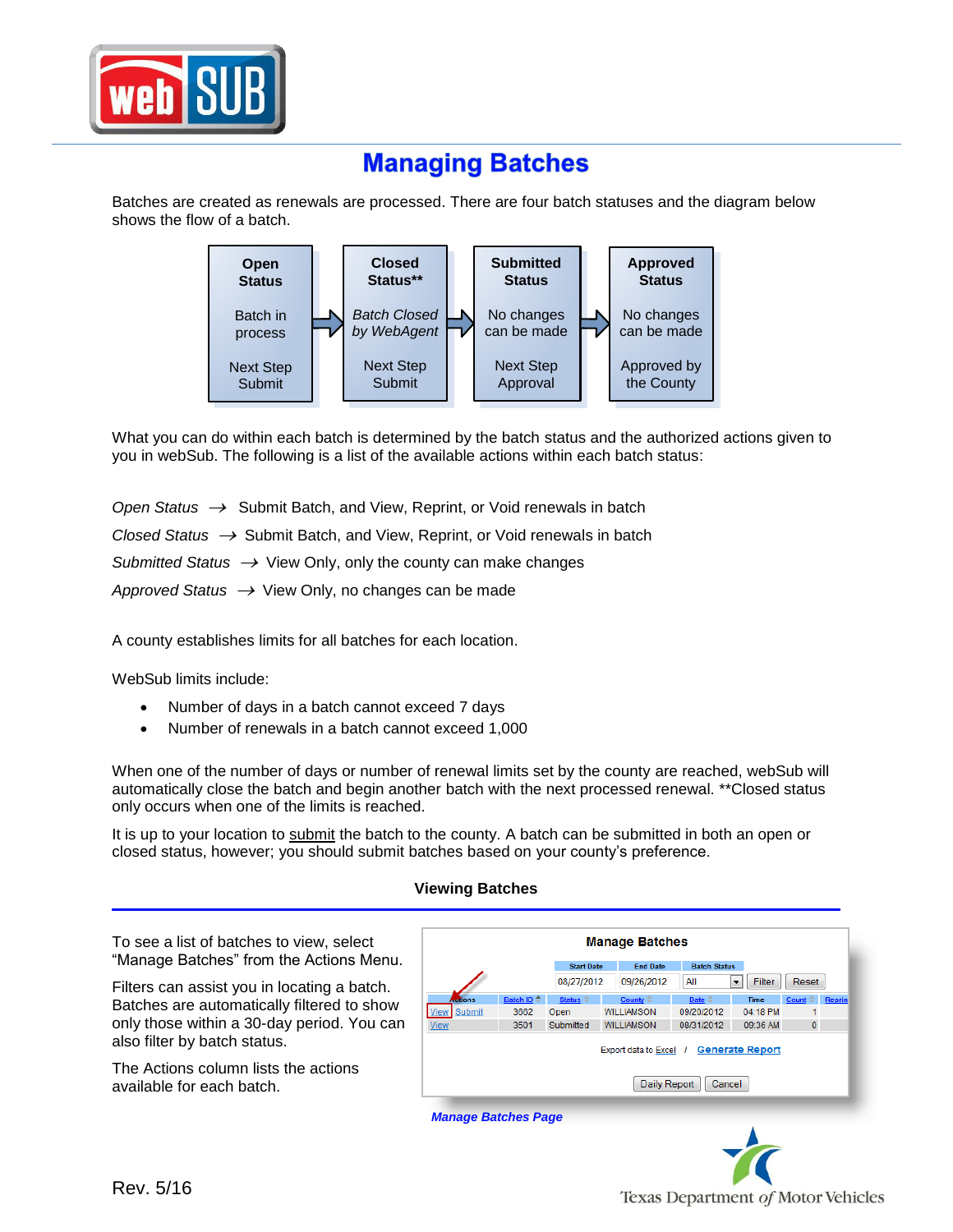You can view different levels of information for each batch.

- **Level 1.** Viewing the Manage Batches page will list all the batches for your location. Click "View" on a batch to see the details.
- **Level 2.** Viewing the Batch Detail page will list each renewal that was processed within that specific batch by license plate number. Click "View" on a plate to open the Vehicle Record.

**Level 3.** Viewing the Vehicle Record contains vehicle and transaction information.

## **Submitting Batches**

In order to submit a batch, the Actions column must show Open or Closed as the status.

Step 1. On the Manage Batches Page, find the batch you need to submit to your county. Click "Submit".

Step 2. Click "Yes" to confirm.

*The status changes automatically to submitted.*



You can also Submit a batch from the Batch Detail Page.

|                                       |                                                                                                      | "View."                                                                             |
|---------------------------------------|------------------------------------------------------------------------------------------------------|-------------------------------------------------------------------------------------|
|                                       | <b>Batch Detail</b>                                                                                  |                                                                                     |
| LLIAMSON                              | <b>Batch ID: 3662</b><br><b>Status: Open</b>                                                         | в<br>Step 2. Near the bottom of the page, Click "Submit."                           |
| Date $\triangleq$<br>09/20/2012<br>۱d | Expires $\hat{\div}$ Print Qty $\hat{\div}$<br>Plate $\hat{=}$<br>Time<br>04:18 PM 34VJM9<br>09/2012 | Insur $\hat{=}$<br>Electronic                                                       |
|                                       | Export data to Excel / Generate Report                                                               | Step. 3 Click "Yes" to confirm.                                                     |
|                                       | Submit Batch<br>Cancel                                                                               | You are returned to the Manage Batches<br>page and the status updates to submitted. |
|                                       | <b>Batch Detail Page</b>                                                                             | <b>Printing Batches</b>                                                             |

Step 1. From the Manage Batches page, find the batch you need to submit to your county. Click

Batches can be printed in a PDF or Excel format. Select "Generate Report" to get a PDF or select "Export data to Excel" to get an Excel report. Reports printed using these two formats will print all transactions within a specific batch.

|                        |                       | <b>Batch Detail</b> |                           |                                        |                     |                   |
|------------------------|-----------------------|---------------------|---------------------------|----------------------------------------|---------------------|-------------------|
| ΙOΝ                    | <b>Batch ID: 3662</b> |                     |                           | <b>Status: Open</b>                    |                     | <b>Batch Tota</b> |
| Date $\Leftrightarrow$ | <b>Time</b>           | Plate $\hat{=}$     | Expires $\Leftrightarrow$ | Print Qty $\Leftrightarrow$            | Insur $\Rightarrow$ | <b>New Pl</b>     |
| 09/20/2012             | L:18 PM               | 34VJM9              | 09/2012                   | 1                                      | Electronic          | N                 |
|                        |                       |                     |                           | Export data to Excel / Generate Report |                     |                   |

Texas Department of Motor Vehicles